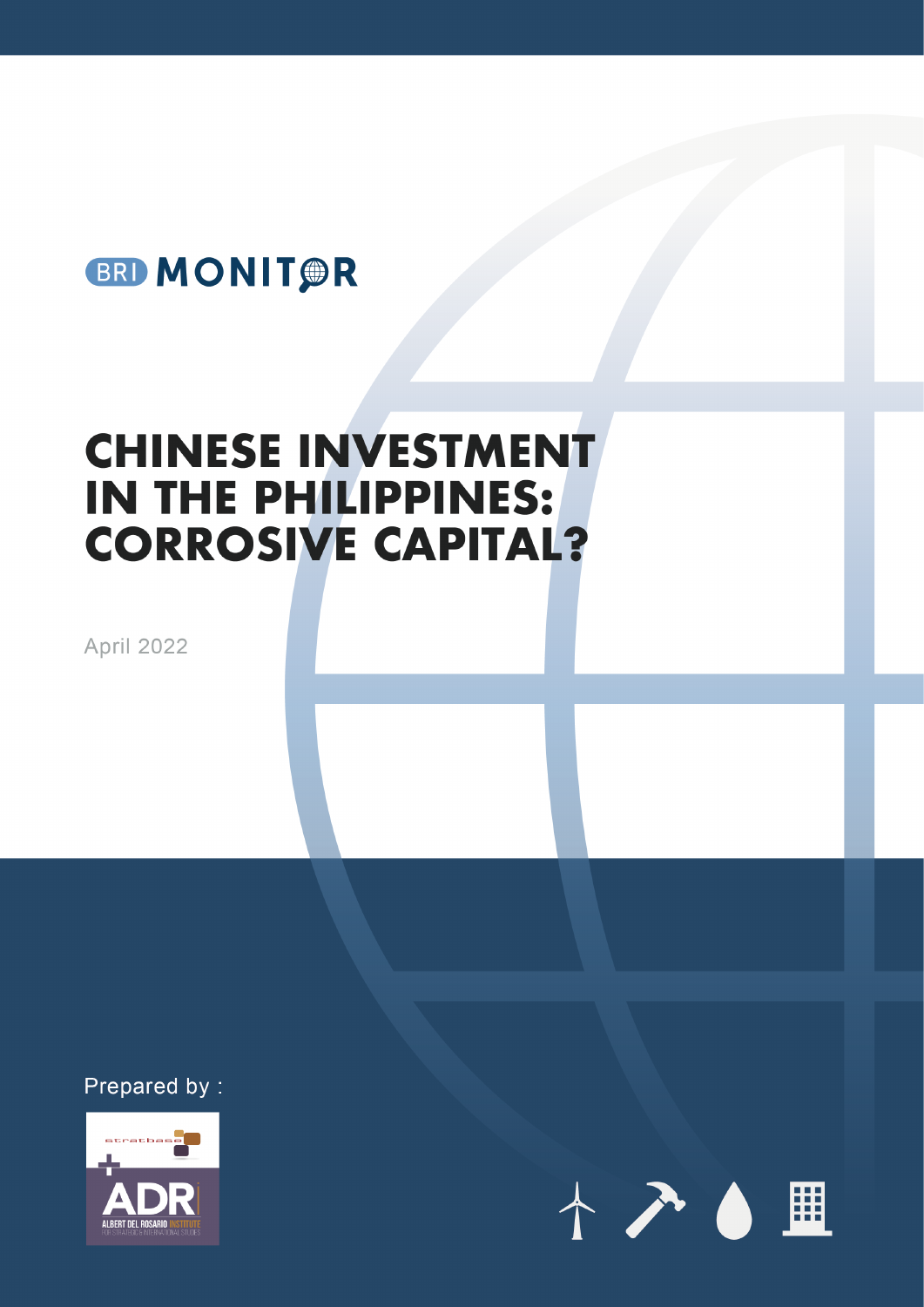

The Stratbase ADR Institute for Strategic and International Studies (ADRi) is an independent international research organization focused on the in-depth analysis of economic, social, political, and strategic issues influencing the Philippines and the Indo-Pacific region. In the age of geopolitical uncertainties and technological advancements, ADRi gives equal importance to the interdependent nature of states, sectors, and stakeholders in its strategic analyses and solutions design.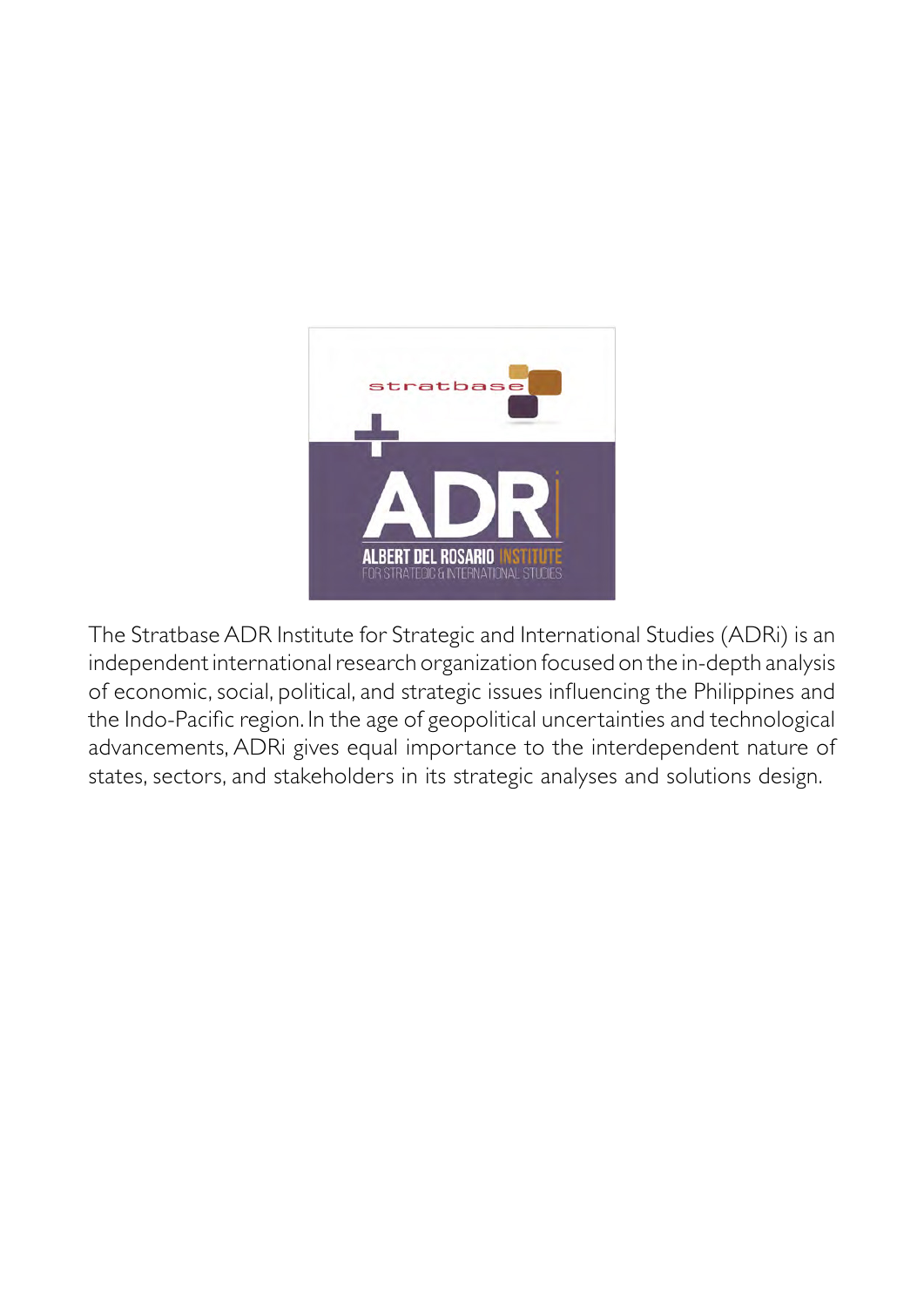# **Introduction:**

Early in his administration, President Rodrigo Duterte announced that the Philippines would pursue a closer relationship with China in order to fulfill his campaign promise of improving the country's infrastructure and creating jobs for Filipinos. The vision that propelled Duterte's 2016 electoral campaign just happened to align with that of China's leader, Xi Jinping: maneuver the Philippines into the fold of the Belt and Road Initiative (BRI). The BRI is China's global strategy of investing in infrastructure development in order to connect Asia with Africa and Europe via land and maritime networks, ostensibly with the aim of boosting trade and economic growth. Despite its positive mission, the BRI suffers from a reputational burden: many in the international community see the BRI as an instrument of debt-trap diplomacy.

This report will examine how the BRI has unfolded across the Philippines by providing an in-depth analysis of official and unofficial BRI projects. Two are banner BRI projects under Duterte's Build, Build, Build (BBB) program, which is funded by official development assistance (ODA) loans from China: the Chico River Pump Irrigation Project (CRPIP) which aims to provide a stable supply of water to some 4,350 farmers across 8,700 hectares, and the New Centennial Water Source-Kaliwa Dam Project (NCWS-KDP), which aims to supply some 600 million liters of water per day to nearly 17.5 million people in and around the nation's capital, Manila. The third and fourth projects are the Safe Philippines Project (Safe Philippines), a video surveillance system funded by a Chinese ODA loan, and the DITO Telecommunity Corporation (DITO), formerly the Mislatel Consortium, the third major telecommunications operator in the country. While Safe Philippines and DITO have not been officially declared BRI or BBB projects, both are embodiments of the BRI's Digital Silk Road (DSR), which has deployed major Chinese technology companies such as Huawei, China Telecommunications Corporation (ChinaTel), and its subsidiary, China International Telecommunication Construction Corporation (CITCC), to build cell towers and install closed-circuit television (CCTV) in major Philippine cities.

All four projects have generated controversy for the Duterte administration amid widespread allegations of disregard for the rule of law and a lack of both transparency, and accountability.

# **Governance Gaps**

China has long promoted its BRI projects as win-win opportunities for both China and recipient countries. While the Philippines unquestionably needs private and public investment to fuel economic growth, governance gaps must be taken into consideration when assessing the overall benefit of the influx of major investment from China.

This report attempts to assess the corrosive effects of China's investments on Philippine governance in the following respects: rule of law, public trust in government, and bilateral relations. In addition, this report also makes policy recommendations.

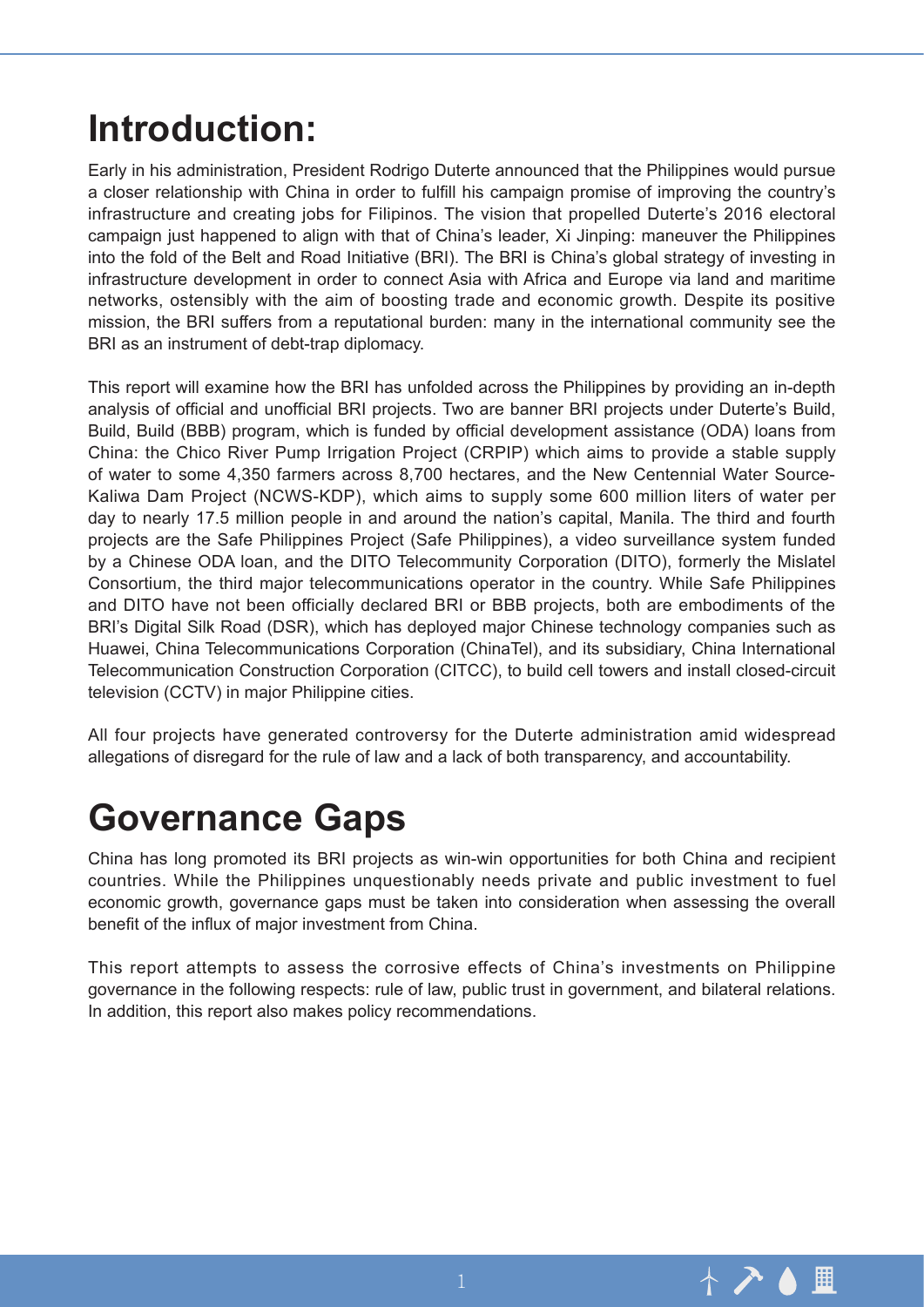### **Lack of Transparency**

One notable governance gap identified in each of our four case studies is lack of transparency. Loan agreements for the CRPIP and NWCS-KDP, for example, include so-called "confidentiality clauses" that prohibit the Philippines from disclosing any information about the terms of the agreements without the prior written consent of the Export-Import Bank of China (China EXIM Bank). Confidentiality clauses are common in contracts from Chinese lenders, but not contracts from other foreign lenders.<sup>1</sup>

International standards dictate that public procurement documents should be easily accessible, and widely circulated, in order to allow all interested parties to monitor outcomes and results.

While the Philippine Department of Finance (DOF) has argued that the loans for the Kaliwa and Chico dam projects had "standard" provisions, including confidentiality clauses, expert analysis shows that other countries' ODA loans typically do not contain confidentiality provisions.2 Even if the documents can be made available upon formal request, as the DOF asserts, the confidentiality clauses and heretoforeunpublished details of the projects serve to deter civil monitoring and degrade overall transparency.<sup>3</sup>

Some Philippine lawmakers have pushed back against the loan agreements, alleging that the terms infringe upon the "constitutional right of the Filipino people to information on foreign loans obtained or guaranteed by the government" and considered "inimical to the national interest."4 Section 21 of Article XII of the Philippine Constitution states, in part, that "information on foreign loans obtained or guaranteed by the Government shall be made available to the public."<sup>5</sup>

In March 2019 the DOF, most likely in response to calls for loan agreements to be made public, posted a copy of the CRPIP agreement on its website, almost a year from the date of signing.<sup>6</sup> Still, there is a dearth of information on the websites of other concerned government entities. An online search for the details and history of the CRPIP yields only basic information, such as the land area affected by the project and the targeted number of beneficiaries. In fact, the language reads as if it were lifted from the same official source—presumably, a press release.

The other two case studies – Safe Philippines and DITO – reveal a similar lack of transparency.

<sup>3</sup>"DOF: No need to be alarmed over PH-China loan agreement," CNN Philippines, March 6, 2019 https://cnnphilippines. com/news/2019/02/28/department-of-finance-lambino-bayan-muna-chico-river-river-pump-irrigation-project.html

<sup>1</sup> Anna Gelpern et al, How China Lends: A Rare Look into 100 Debt Contracts with Foreign Governments, Peterson Institute for International Economics, Kiel Institute for the World Economy, Center for Global Development, and AidData at William & Mary, March 31, 2021 https://www.aiddata.org/publications/how-china-lends.

<sup>2</sup> Ralf Rivas, "Philippines 'extra careful' with China loans – NEDA," Rappler, June 27, 2018 https://www.rappler.com/ business/205903-philippine-government-extra-careful-china-loans-neda; Melvin Gascon, "Gov't dared: Bare loans with 'confidential' terms," Philippine Daily Inquirer, January 9, 2020 https://newsinfo.inquirer.net/1210624/govt-dared-bareloans-with-confidential-terms

<sup>4</sup> Vann Marlo Villegas, "Supreme Court TRO sought on Chico River project," BusinessWorld, April 4, 2019 https://www. bworldonline.com/supreme-court-tro-sought-on-chico-river-project/; Lian Buan, "After Chico river, Makabayan goes after Kaliwa dam at Supreme Court," Rappler, May 9, 2019 https://www.rappler.com/nation/230105-makabayan-goes-afterkaliwa-dam-supreme-court/

<sup>5</sup> Vann Marlo Villegas, "Supreme Court TRO sought on Chico River project," BusinessWorld, April 4, 2019 https://www.bworldonline.com/supreme-court-tro-sought-on-chico-river-project/

<sup>6</sup> Department of Finance, Loan Agreement on the Chico River Pump Irrigation Project, March 18, 2019 https://www.dof. gov.ph/download/loan-agreement-on-the-chico-river-pump-irrigation-project/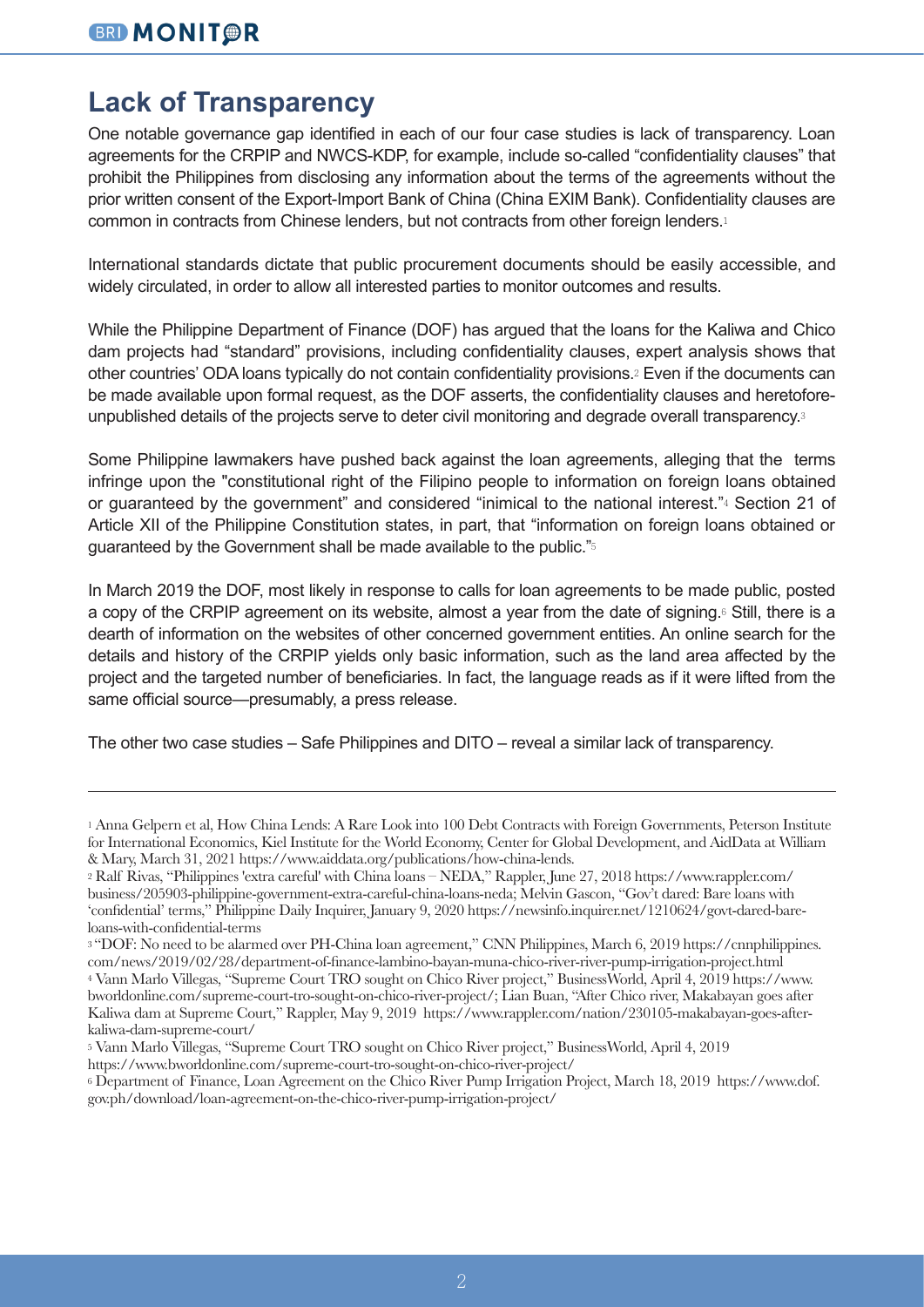Little information has been released publicly about the bidding process for Safe Philippines other than the announcement on October 17, 2018 of the start of bidding, and the selection of CITCC on November 16, 2018. The corresponding Department of Interior and Local Government (DILG) feasibility study, credit loan agreement, and bid documentation are not available online. The loan agreement for Phase 1 of the Safe Philippines Project was posted on the DOF website on July 22, 2021.7

Ralph Reco, former Senate president pro-tempore, said DILG not only submitted insufficient data about the project, but failed to independently conduct, or provide copies of, the feasibility study.8 The lack of transparency surrounding Safe Philippines was the main impetus for the 2019 passage by Congress of Special Provision No. 17 of the General Appropriations Bill, which aimed to prevent the use of public funds for surveillance systems but was ultimately vetoed by Duterte.<sup>9</sup>

The DITO bidding rules evidenced a lack of transparency and clarity about who was qualified to bid. PT&T, which has operated in regions across the Philippines for some 56 years, was disqualified after the NTC declined to certify that the company has been operating on a national scale for the past 10 years. The original ToR, however, require only that bidders carry out the "provisioning, delivery and operation of telecommunications services for a country, or particular regions thereof, as geographically designated by the telecommunications authority of that country."10 The NTC subsequently amended the terms to stipulate that only foreign telecos could qualify under the regional operations provision.<sup>11</sup> In other words, foreign firms with regional operations would qualify, but Philippine firms—such as PT&T would not. (PT&T would need to operate, too, in the regions of Luzon, Visayas, and Mindanao to qualify as national, not regional, in scale.) PT&T President and CEO James Velasquez characterized the ruling as "discriminatory and, in a way, anti-Filipino."<sup>12</sup>

### **Loan Agreement Issues**

The CRPIP is financed through an ODA loan from China EXIM Bank with an interest rate of 2 percent per annum and a maturity period of 20 years, including a seven-year grace period. The Philippines signed the loan agreement with China without first securing approval the Monetary Board, the policymaking arm of the Philippine central bank.



<sup>7</sup> Department of Finance, "Loan Agreement for the Safe Philippines Project, Phase 1 of the DLIG," July 22, 2021 https:// www.dof.gov.ph/download/loan-agreement-for-the-safe-philippines-project-phase-1-of-the-dilg/

<sup>8</sup> Camille Elemia, "Senators sound alarm over China-funded DILG surveillance project," Rappler, December 13, 2018 https://www.rappler.com/nation/218831-dilg-china-telecom-affiliate-partnership-video-surveillance-system-philippines/<sup>3</sup> "DOF: No need to be alarmed over PH-China loan agreement," CNN Philippines, March 6, 2019 https://cnnphilippines. com/news/2019/02/28/department-of-finance-lambino-bayan-muna-chico-river-river-pump-irrigation-project.html <sup>9</sup>Bernadette Nicolas, "Duterte Vetoes Budget Restrictions on Funding," Business Mirror, May 6, 2019 https://businessmirror.

<sup>&</sup>lt;sup>10</sup> Republic of the Philippines National Telecommunications Commission, "NMP Selection Process," Clarification/ Amendatory Bulletin No. 1, October 11, 2018 https://ncr.ntc.gov.ph/wp-content/uploads/2019/Memorandum\_ Circulars/2018/MC-09-09-2018-ClarificatoryBulletin-No.-01-dated-20181011.pdf;

<sup>11</sup> Republic of the Philippines National Telecommunications Commission, "NMP Selection Process," Clarification/ Amendatory Bulletin No. 1, October 11, 2018 https://ncr.ntc.gov.ph/wp-content/uploads/2019/Memorandum\_ Circulars/2018/MC-09-09-2018-ClarificatoryBulletin-No.-01-dated-20181011.pdf; Republic of the Philippines National Telecommunications Commission, "New Major Player (NMP) Selection Process," Clarification/Amendatory Bulletin No. 5, October 11, 2018 https://ncr.ntc.gov.ph/wp-content/uploads/2019/Memorandum\_Circulars/2018/MC-09-09-2018- Clarificatory-Bulletin-No.-05-dated-20181029.pdf

<sup>12</sup>"PT&T to appeal disqualification in 3rd telco bidding," CNN Philippines, November 8, 2018 https://cnnphilippines.com/ business/2018/11/07/ptt-motion-for-recosnideration-disqualification-3rd-telco-bidding.html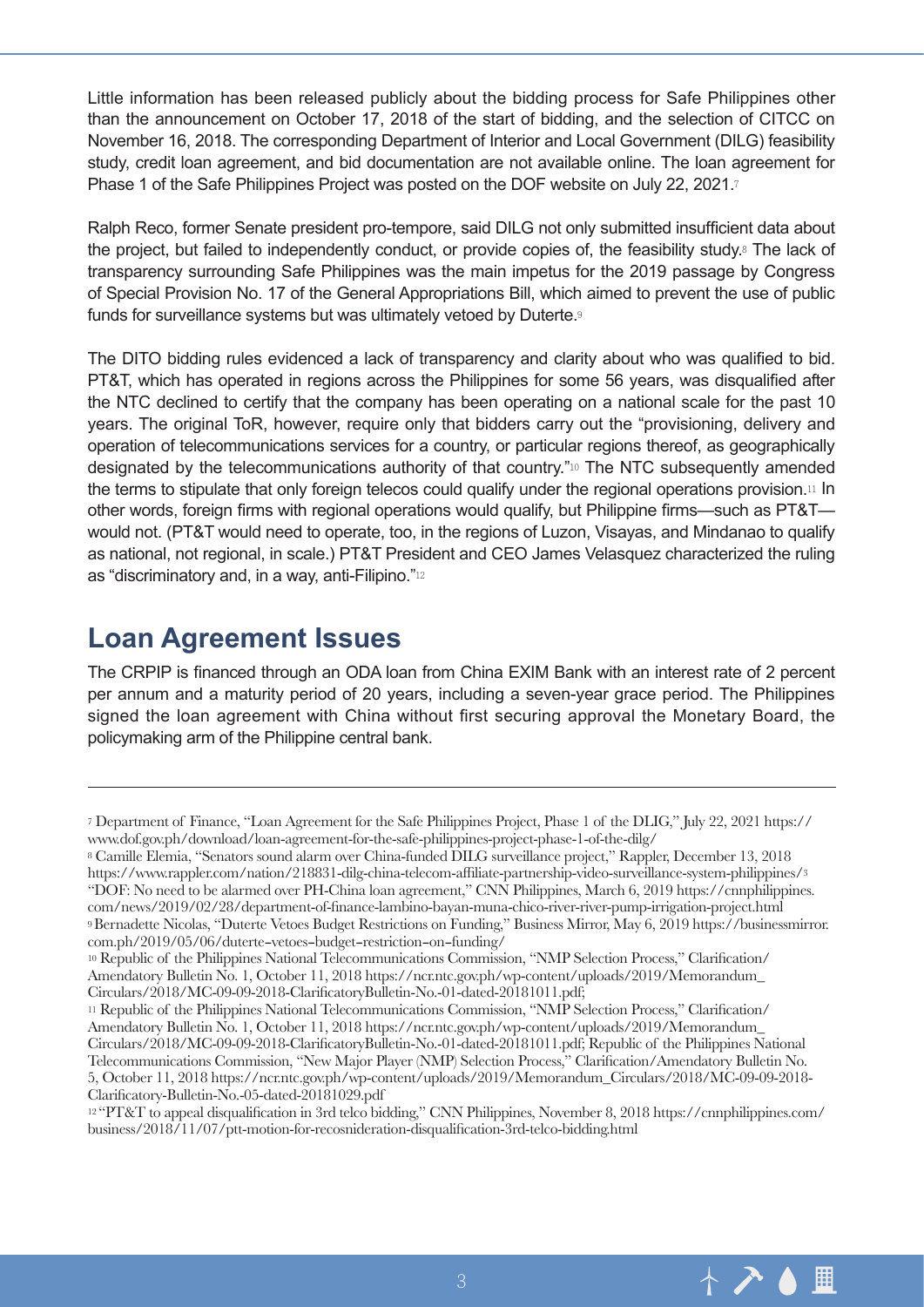#### **BRI MONITOR**

According to Article VII, Section 20 of the Constitution, foreign loans may only be inked "with the prior concurrence of the Monetary Board, and subject to such limitations as may be provided by law."<sup>13</sup>

The interest rates of loans from China place the Philippines at a significant disadvantage.

The loan agreements with China for both the CRPIP and the NCWS-KDP, when compared to similar contracts for ODA projects signed with Japan and South Korea, feature less favorable interest rates, longer loan repayment periods, and grace periods for loan repayment.14 The loan for the CRPIP, for example, has an annual interest rate of 2 percent whereas the interest rates of comparable loan agreements with South Korea and Japan are 0.15 percent and 0.25 percent, respectively.<sup>15</sup>

Former Socioeconomic Planning Secretary Ernesto Pernia, then-director general of the National Economic Development Authority (NEDA), justified the decision to accept the 2-percent interest rate as a matter of "trying to diversity" funding and secure "friends" like China to support ambitious infrastructure projects.<sup>16</sup>

The most controversial issue in loan agreements with China is not interest rates, however, but waivers of sovereign immunity. Although such waivers are standard practice in Chinese loans worldwide, the waiver violates the Philippine Constitution, which asserts in Section 3, Article XVI, that "the State may not be sued without its consent."17 This waiver exposes Philippine public finances and assets in the event of a default or dispute, spurring fears of a debt trap. Moreover, such disputes would be arbitrated in China, by Chinese arbitrators. This requirement is a departure from arbitration clauses in other foreign loan contracts, such as those with Japan, which specify that an arbitrator must be from a thirdparty nation.<sup>18</sup>

Many experts and interest groups have questioned the terms of Chinese loan agreements as unfavorable to the Philippine government, and in direct violation of the Constitution.<sup>19</sup>

### **Circumvention of Procurement Laws**

The pre-selection of contractors, and a lack of competition in the tendering process, are recurring themes in all four case studies.

For the CRPIP, the selection of China CAMC Engineering Co., Ltd. (CAMCE) as the primary contractor appears to have violated the Philippines law on procurement, which mandates that preference should be given to domestic contractors. Documents associated with the decision (CAMCE is stipulated in the loan agreement with China EXIM Bank) are not publicly available, in keeping with the general scarcity of information surrounding the CRPIP.

19 Rivas, 2018

<sup>13</sup>Government of the Philippines, The Constitution of the Republic of the Philippines, 1987 https://www.officialgazette.gov. ph/constitutions/1987-constitution/

<sup>14</sup> Ralf Rivas, "Made in China: Loan Terms with Waivers, Shrouded in Secrecy," Rappler, March 27, 2019 https://www. rappler.com/newsbreak/in-depth/226728-provisions-waivers-philippines-loan-agreements-with-china/ 15 Ibid.

<sup>16</sup> Ralf Rivas, "Philippines 'Extra Careful' With China Loans – NEDA," Rappler, June 27, 2018 https://www.rappler.com/ business/205903-philippine-government-extra-careful-china-loans-neda/

<sup>17</sup> Anna Gelpern et al, How China Lends: A Rare Look into 100 Debt Contracts with Foreign Governments

<sup>18</sup> Ralf Rivas, "Made in China: Loan terms shrouded in secrecy," Rappler, March 27, 2019 https://www.rappler.com/ newsbreak/in-depth/226728-provisions-waivers-philippines-loan-agreements-with-china/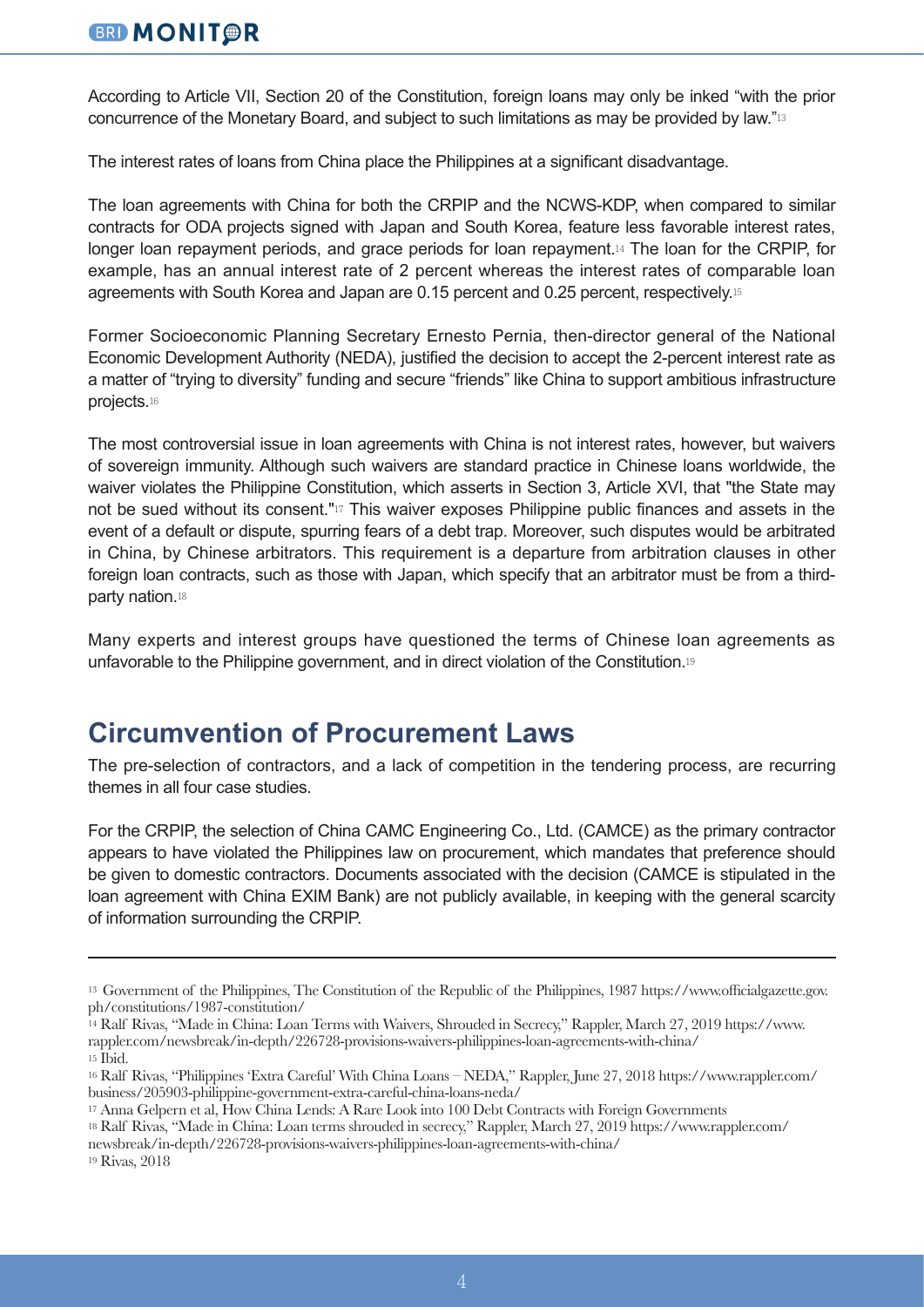The selection process of the contractor for NCWS-KDP raises similar questions. Three firms bid on the contract, as required by law. However, all three firms were Chinese; one was disqualified for failing to meet technical eligibility requirements, and another was disqualified for submitting a bid that exceeded the approved budget (despite being informed, in advance, of the limit). China Energy Engineering Corporation, Ltd. (CEEC), a Chinese state-owned enterprise (SOE), was effectively chosen by default leading to allegations by observers that the other Chinese bidders participated merely to satisfy Philippine procurement law.

In the case of DITO, two of the three bidders also were disqualified on dubious grounds. The disqualification of the bidders in the ostensibly competitive process meant Mislatel, now DITO, had only to meet the minimum requirements. Philippines-based NOW Telecom filed a lawsuit seeking both a temporary restraining order (TRO) and an injunction in the bidding process. The suit was thrown out by a lower court, and an appeals court subsequently upheld the decision.<sup>20</sup>

This outcome is concerning in light of the Duterte administration's previous warnings to judges not to interfere with the establishment of a third telecom. Former presidential spokesperson Herminio "Harry" Roque quoted Duterte as saying, "Do not issue any TROs or injunctions."21

Bidding for the Safe Philippines project, too, was controversial. Bid Bulletin No. 1 for the project stated outright that only "legitimate Chinese government-owned corporation[s]" would be eligible to bid on the contract:<sup>22</sup>

An **eligible bidder shall be a legitimate Chinese government-owned corporation**23 and a registered manufacturer of quality equipment and product relevant and required in the Safe Philippines Project.

Bidding will be conducted in accordance with the applicable procedures as specified in the Government Procurement Reform Act and is open to the three pre-selected bidders as recommended by the Government of the People's Republic of China, as defined in the Bilateral Agreement.

This clause was controversial for two reasons. First, Philippine law requires that the state give preference to Philippine contractors. (Because the president is empowered to waive or modify this requirement "when necessary," the law was effectively rendered moot.) Secondly, multiple laws mandate that the bidding process for government tenders be transparent and competitive. Under Philippine law, "competitive bidding" is defined as "open to participation by any interested party."<sup>24</sup>

Restricting bidding to Chinese SOEs was an apparent violation of Philippine law.



<sup>20</sup> Ted Cordero, "Court denies Now Telecom's plea to invalidate provisions in 3rd telco terms of reference," GMA News Online, November 6, 2018 https://www.gmanetwork.com/news/money/companies/673738/court-denies-now-telecom-splea-to-invalidate-provisions-in-3rd-telco-terms-of-reference/story/

<sup>21</sup> Jon Viktor Cabuenas, "Dito Telecom shares surge; Globe and PLDT plunge following Duterte's shutdown threats," GMA News, July 28, 2020 https://www.gmanetwork.com/news/money/companies/748778/dito-telecom-shares-surge-globe-andpldt-plunge-following-duterte-s-shutdown-threats/story/

<sup>22</sup> Department of Interior and Local Government, "Bid Bulletin No.1 : Safe Philippines Project Phase 1," Department of Interior and Local Government, 2018 https://www.dilg.gov.ph/PDF\_File/BidsAndAwards/dilg-bids-20181025\_e5cfc2ccfc. pdf

<sup>23</sup> Emphasis supplied

<sup>24</sup> Congress of the Philippines, Government Procurement Reform Act, Republic Act 9184, Twelfth Congress, 2nd session https://www.gppb.gov.ph/laws/laws/RA\_9184.pdf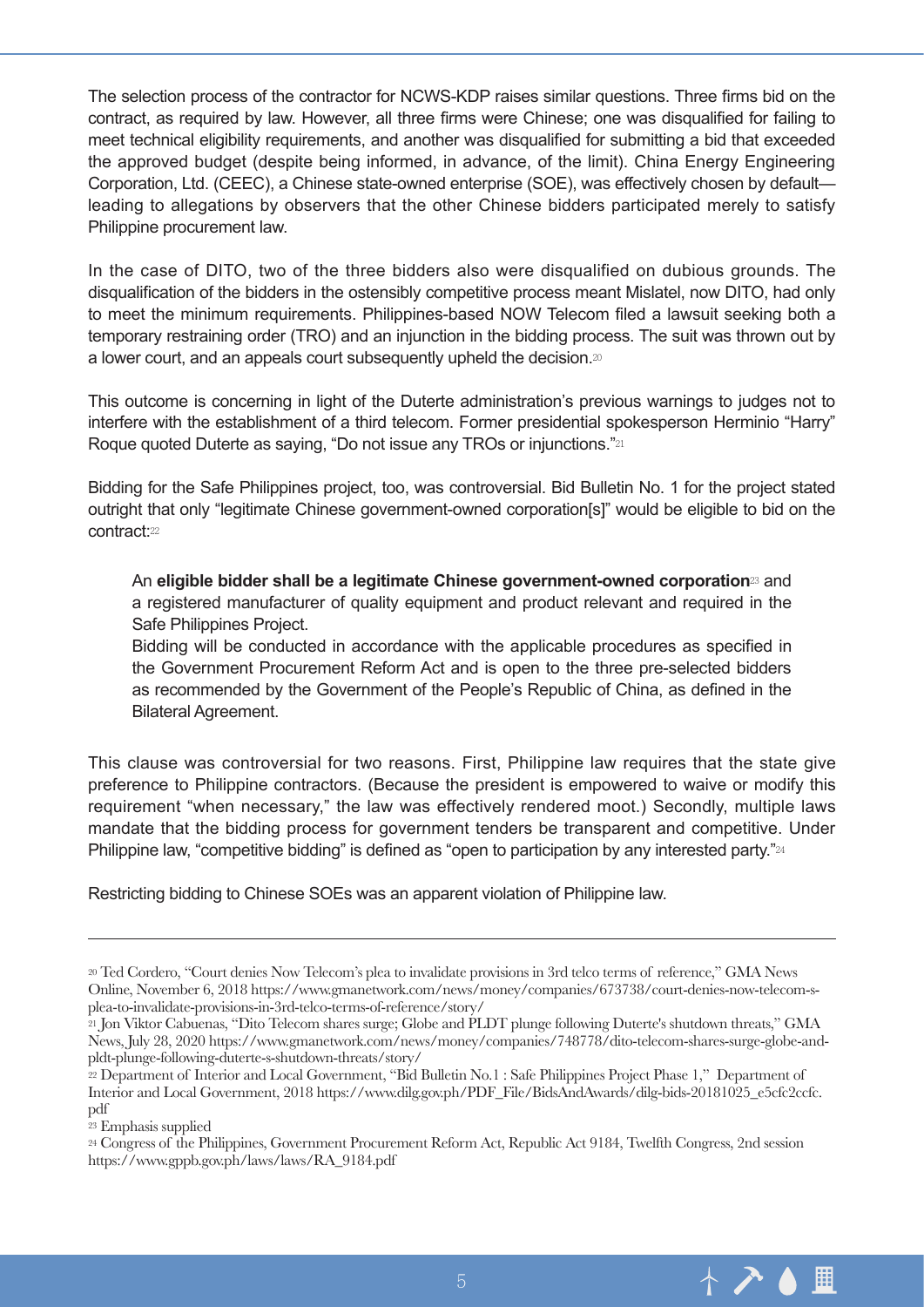#### **BRI MONITOR**

Philippine procurement law also requires the bidding process to include at least three eligible bidders. In the case of Safe Philippines, two of the three Chinese SOEs that bid on the contract (Huawei and CMEC) were disqualified by DILG, which did not reopen bidding. In 2019, the Philippine Commission on Audit (COA) found that Huawei and CMEC participated merely to provide a semblance of competition for a contract that had already been negotiated with the DILG.<sup>25</sup>

Lawmakers attempted to put a stop to the Safe Philippines project by passing Special Provision No. 17 of the 2019 General Appropriations Bill, which stated that "no amount appropriated herein shall be utilized for any project intended for public video surveillance … with suppliers or service providers that are considered as serious risks to national security or interests."<sup>26</sup>

Duterte, however, exercised his line-item veto power to strike down the provision, arguing that it was unconstitutional because it limited the foreign policy powers of the president.<sup>27</sup>

### **National Security Concerns**

National security is a primary concern in the DITO and Safe Philippines projects. On July 8, 2019, DITO became the third and newest major telecommunications provider in the Philippines when it was granted a Certificate of Public Convenience and Necessity by the government, authorizing the company to begin building infrastructure and offering services nationwide. DITO is a joint-venture comprised of Udenna Corporation, Chelsea Logistics and Infrastructure Holdings Corp. (Chelsea), and China Telecommunications Corporation (ChinaTel).

Under the Chinese National Intelligence Law of 2017, ChinaTel—like all Chinese citizens and companies—is required to provide intelligence to the government.28 Granting control to a Chinese SOE over parts of the national telecom infrastructure of the Philippines has clear implications for national security.

Already there is longstanding tension between the two countries over the South China Sea and China's territorial claims, which infringe upon Philippine national waters. China is well-known, moreover, for its extensive use of cyber attacks to gain strategic and economic advantages over its competitors. By ceding some degree of control over cyberinfrastructure, the Philippines—a country already highly vulnerable to cyber attack—could further compromise its ability to defend itself.

Even though the Duterte administration has argued that Safe Philippines will not store national security data, the involvement of CITCC—an affiliate of ChinaTel—raises alarms over the safety of critical Philippine cyberinfrastructure.

Furthermore, the Armed Forces of the Philippines (AFP), the country's military, has given permission to DITO to co-locate some of its equipment at Philippine military facilities. The AFP insists that DITO will adhere to strict construction standards, and that DITO's access to military installations will be

<sup>25</sup> Commission on Audit, "Audit Observation Memorandum issued to the Metropolitan Waterworks and Sewerage System," June 10, 2019

<sup>26</sup> Camille Aguinaldo, "Senate Blocks Funding for CCTV Project with China," Business World, January 23, 2019 https:// governance.neda.gov.ph/senate-blocks-funding-for-cctv-project-with-china/

<sup>27</sup>Bernadette Nicolas, "Duterte Vetoes Budget Restrictions on Funding," Business Mirror, May 6, 2019 https://businessmirror. com.ph/2019/05/06/duterte-vetoes-budget-restriction-on-funding/

<sup>28</sup> Bonnie Girard, "The Real Danger of China's National Intelligence Law," The Diplomat, February 23, 2019 https:// thediplomat.com/2019/02/the-real-danger-of-chinas-national-intelligence-law/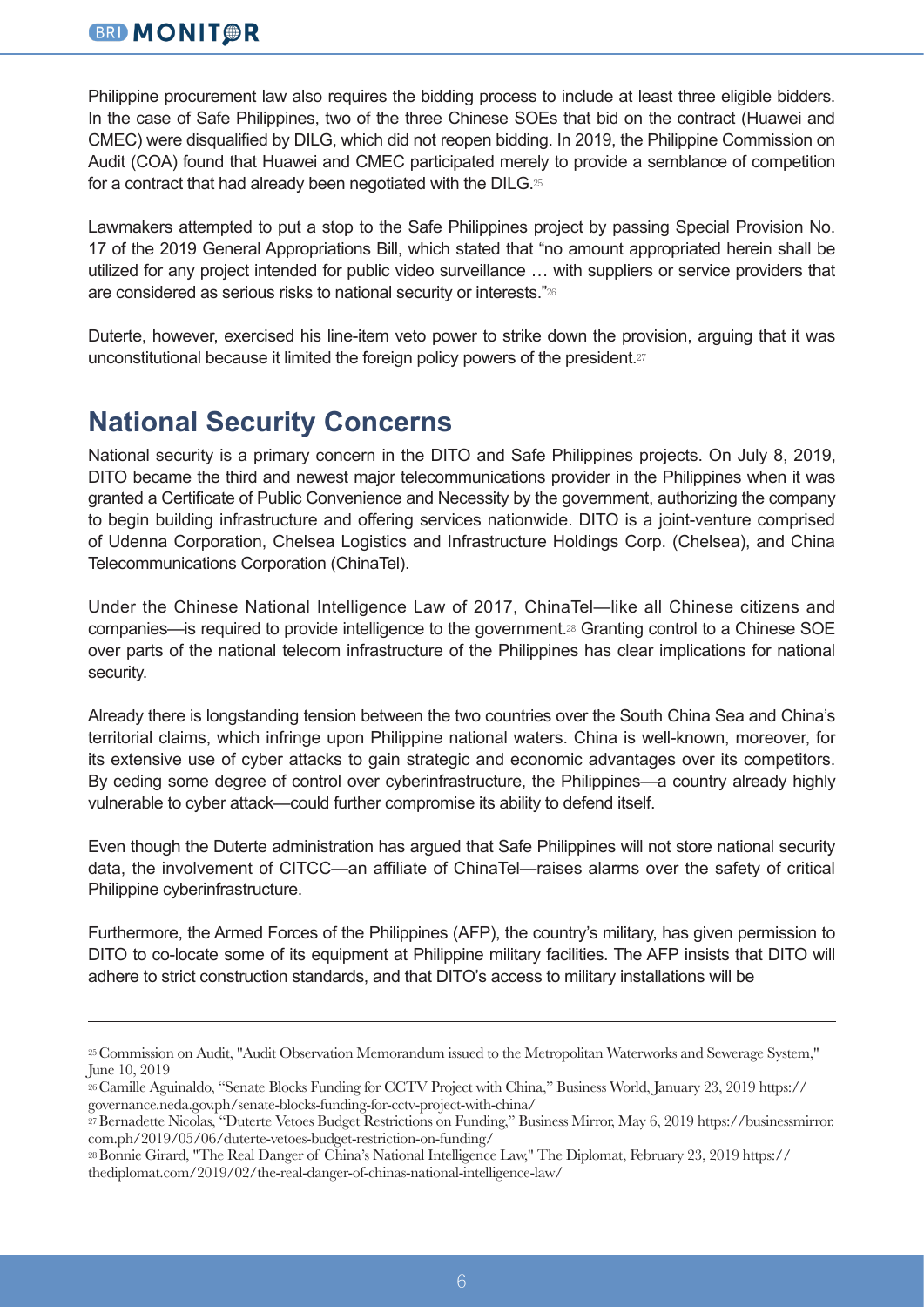carefully controlled.29 There is precedent for this: similar permissions also have been granted to the two other major Philippine telecoms, Globe Telecom and Smart Communications. But the case of ChinaTel departs from precedent: While Globe and Smart have partnerships with firms from Singapore and Japan, respectively, those firms are not directly linked to the governments of Singapore and Japan.

### **Privacy and Data Governance Challenges**

Online scams rose drastically across the Philippines in 2020. "There were 869 cases reported within a six-month period, which is an increase of 37.3 percent compared to the same period for 2019. Identity theft also increased by 21.47 percent with 362 cases."30 Such vulnerability raises concerns over the government's capacity to secure the system against intrusion by non-state actors—calling into question the decision to build a comprehensive, centralized network.

The Duterte administration has argued that Safe Philippines is not intended to serve as a surveillance system. Yet a key technology in the project is CCTV footage, notably paired facial recognition software, which constitutes "personal information" under the Philippine Data Privacy Act of 2012. Over the past decade the Philippines has taken further measures to attempt to guarantee the privacy of citizens' personal information and ensure the integrity of the country's cyberinfrastructure through the establishment of: the National Privacy Commission, the Department of Information and Communications Technology (DICT), and a DICT subordinate agency, the Cybercrime Investigation and Coordinating Center.

Thus far, none of these institutions have issued public statements on Safe Philippines.

### **Conflicts of Interest**

The issue of cronyism is most evident in the case study of DITO. The Udenna Corporation, part of the group that won the project, is the Philippine holding company of the Uy family, members of which contributed heavily to Duterte's presidential campaign. Dennis Uy, head of Udenna, contributed USD \$597,000 (P30 million). Uy's wife, Cherylyn, the treasurer of both Udenna and Chelsea, contributed USD \$19,900 (P1 million). And Efren Uy, a board member of Chelsea, contributed USD \$69,650 (P3.5 million).

Many other prominent members of the winning joint-venture also gave significant amounts of money to the Duterte campaign.

There is nothing criminal about being friends with someone who is elected president. And the apparent links between political contributions and crony capitalism are circumstantial; on their own, they do not necessarily constitute graft or corruption. However, the relationships raise questions about propriety and fairness. As early as 2017, Duterte offered China the privilege of a telecom license. ChinaTel then partnered with Dennis Uy to become the only qualified bidder in a process in which fairness was widely called into question.



<sup>29</sup>Martin Sadongdong, "AFP bares agreement with Dito telco on cell sites inside camps," Manila Bulletin, September 16, 2020 https://mb.com.ph/2020/09/16/afp-bares-agreement-with-dito-telco-on-cell-sites-inside-camps/ 30 INTERPOL, ASEAN CYBERTHREAT ASSESSMENT 2021 KEY CYBERTHREAT TRENDS OUTLOOK FROM THE ASEAN CYBERCRIME OPERATIONS DESK, 2021 https://www.interpol.int/content/download/16106/file/ ASEAN%20Cyberthreat%20Assessment%202021%20-%20final.pdf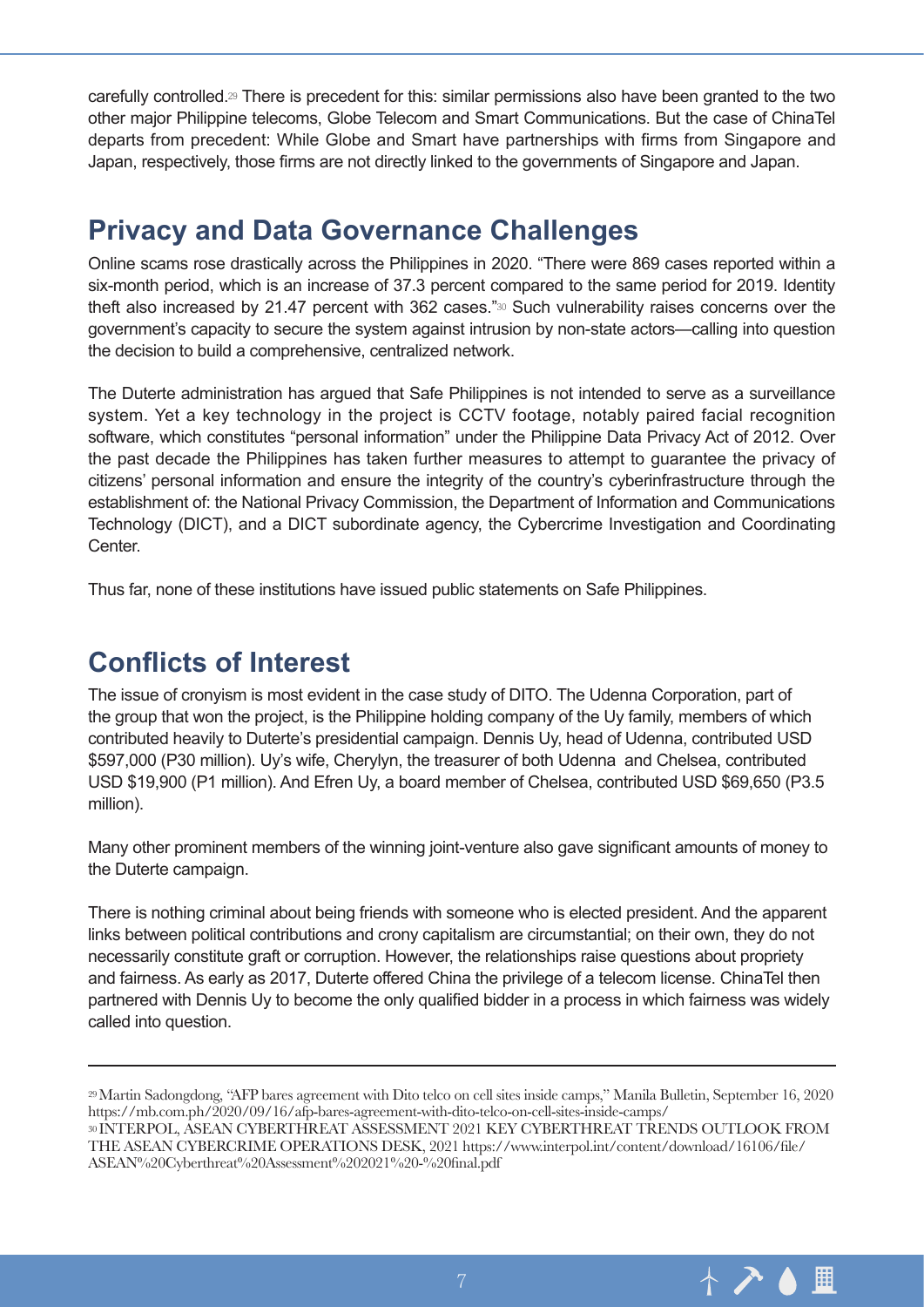# **Recommendations**

The four case studies mapped and identified issues in the pre-implementation stages of the projects. In light of the scarcity of information and documentation surrounding each project, consistent monitoring and evaluation is imperative to further study the corrosive nature of the investments.

Raising awareness of the patterns common to the projects is especially crucial as the current administration nears the end of its term, and a new election cycle begins: Public and media attention already is increasingly focused on irregularities and mismanagement, graft, and corruption in government. Publicizing examples of the links between governance gaps and Chinese foreign investment could again catapult into view projects like CRPIP, NCWS-KDP, and Safe Philippines, helping to ensure they remain of concern to the public.

Increasing public awareness will play an important role in future foreign investment in the Philippines, especially pertaining to projects associated with authoritarian countries like China. Framing the discussion around relevant issues in the Philippines will help both the public and private sectors attract and maximize foreign investment, as well as ensure greater transparency and accountability.

# **Conclusion**

Ultimately, the four projects examined in this report – each linked to, or directly funded by, China - constitute corrosive capital. The evidence-based approach employed by our researchers at Stratbase ADR Institute for Strategic and International Studies (ADRi) has expanded, deepened, and elevated ADRi's anti-corruption and anti-corrosive-capital advocacy.

The projects directly and indirectly violate and undermine established Philippine laws and guidelines, including: the Government Procurement Reform Act (RA 9184); the Guidelines for the Conduct of Community Participation in Procurement issued by the Government Procurement Policy Board; and the general constitutional provisions established in 1987. The threats exposed in the case studies point to the importance of strengthening and promoting constructive capital through fact-based recommendations.

Finally, the case studies illustrate the interplay of internal and external political dynamics in the spread of corruption and corrosive capital. The Duterte administration's proclivity to appease and condone China is a unique characteristic of the political economy of corrosive capital in the Philippines. Still, the May 2022 elections could deliver new national leadership, and new possibilities, in the fight against corruption and corrosive capital.

By and large, the four projects have compromised not only the economic welfare of the Philippines, but the country's democratic rules, processes, and institutions. Together, the projects have relinquished the sovereignty of the Filipino people to the government of China.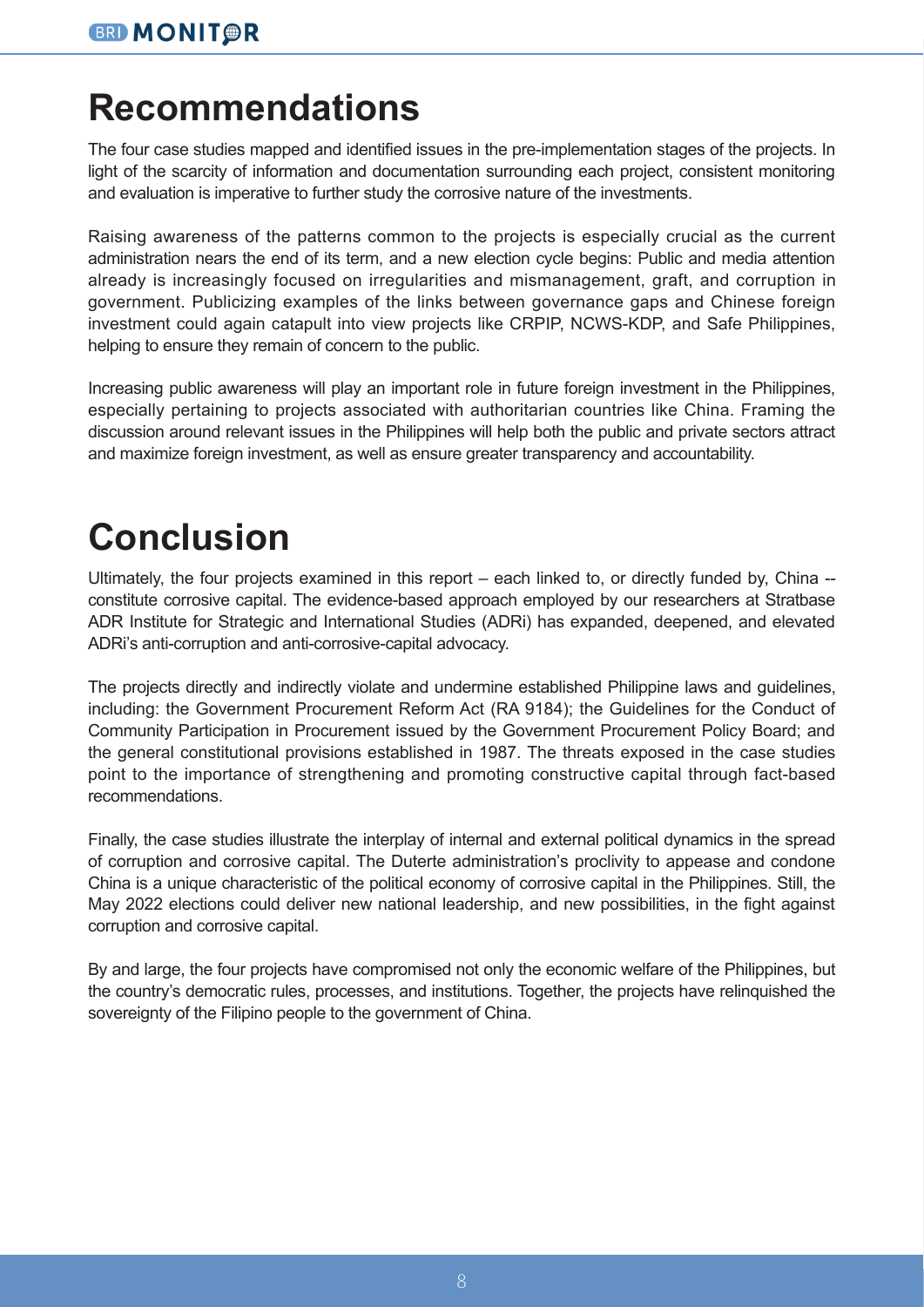

by five civil society organizations in Southeast Asia and the<br>and Economic Affairs (IDEAS) of Malaysia Strathase Albert Pacific: the Institute for Democracy and Economic Affairs (IDEAS) of Malays<br>Del Rosario Institute (ADRi) of the Philippines Sandhi Governance Institute (S LET THE STATE STATE CONSUMER THE CONSULTING PROPERTY OF THE PROPERTY OF THE PROPERTY OF THE PROPERTY OF THE PROPERTY OF THE PROPERTY OF THE PROPERTY OF THE PROPERTY OF THE PROPERTY OF THE PROPERTY OF THE PROPERTY OF THE PR Institute of National Affairs (INA) of Papua New Guinea and the Future Forum of promote transparency and accountability in major infrastructure projects funded the measure the materials and accountability in major infrastructure projects funded through the Belt<br>and Road Initiative (BRI) in the region 2L- $\sqrt{2}$  and  $\sqrt{2}$  $\mathsf{Id}\,\mathsf{Road}\,\mathsf{Init}$  in the region.

These organizations have studied the regulatory environments governing these large infrastructure<br>projects in respective countries, including public procurement, official development assistance, public programmer of the manner, manning pasture processes, and an entity processes the level<br>case studies to identify implementation gaps and governance gaps. Each case study assesses the level ation gaps and governance gaps. Each case study assesses the level<br>40 data points from basic project information to the tendering of transparency based on almost 40 data points, from basic project information to the tendering<br>process to project completion Last but not least each organization maps out the structure of the process to project completion. Last but not least, each organization maps out the structure of the<br>projects in question in order to understand the degree of public financial exposure resulting from projects in question in order to understand the degree of public financial ex<br>each project (please check our research methodology her  $\mathcal{L}$  $\begin{array}{ccc} \cdot & \cdot & \cdot \\ \cdot & \cdot & \cdot \\ \cdot & \cdot & \cdot \end{array}$ each project. (please check our research methodology here). &LVWLV&#WL--

This website is intended to be a platform for the publication of our research ou<br>knowledge repository We also hope that the website can be used as a platform also hope that the website can be used as a platform for knowledge<br>cate better governance of major infrastructure projects in the region Sharing and a tool to advocate better governance of major infrastructure projects in the region.  $\mathbb{R}^N$  $\mathcal{L}$ LWL LWL LWL

LWW&22-BRI Monitor is supported by the Center for International Private Enterprise (CIPE).  $W$